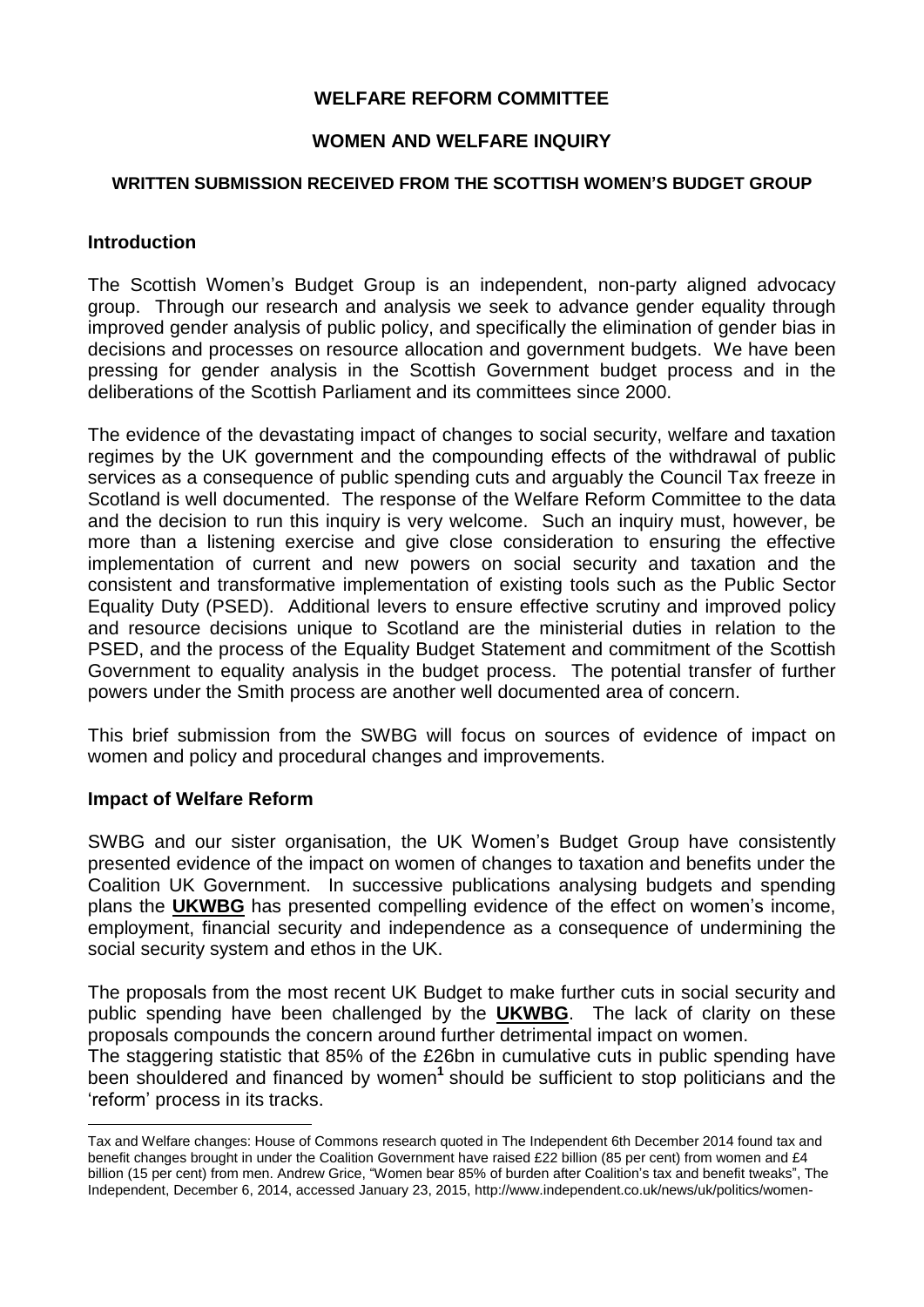**[SWBG](http://www.swbg.org.uk/)** has also highlighted the cumulative impact of changes in the name of welfare reform, public service reform, and austerity on particular groups in society, particularly older women, women with children, disabled women, women carers.

The Scottish Government's own analysis demonstrates higher levels of poverty among particular groups of women:

- 22% of single women pensioners and 15% of male pensioners are in poverty;

- 23% of single male adults of working age without children are in poverty and 20% of women;

- 27% of single women with children live in poverty. "In Scotland there are so few household composed of a single man with children that we cannot produce robust poverty figures for this group" (**Scottish [Government](http://www.gov.scot/Topics/People/Equality/Equalities/DataGrid) Equality Evidence Finder: Gender, Income and [Poverty](http://www.gov.scot/Topics/People/Equality/Equalities/DataGrid)**).

These profiles correspond to the data on claimants through the Scottish Welfare Fund, and the gender differences that **SWBG have [commented](http://www.engender.org.uk/news/blog/guest-blog-indyref-women-and-poverty-indyref-thursday-2/)** upon previously,

This data is in addition to the considerable volume of evidence of the effects of 'welfare' reform in Scotland available from the **Scottish [Government](http://www.gov.scot/Topics/People/welfarereform/analysis)** and elsewhere.

In Scotland, **[Engender](http://www.engender.org.uk/)** has led recent debate in conjuction with Scottish Women's Aid, and others on welfare reform, and the Scottish Women's Convention have been closely engaged with their members.

### **Mitigating the worst excesses…**

<u>.</u>

The Scottish Government have consistently framed critical components of its policy and resource interventions as aiming to "mitigate the worst excesses of the UK Government" reform of social security and taxation, public spending cuts and the recession. This has resulted in positive interventions including the establishment of the Scottish Welfare Fund and funding to offset the punitive Bedroom Tax. While mitigating the negative impacts of changes is essential in ensuring the security, dignity and wellbeing of individuals, it is also imperative that policy makers and legislatures proactively direct policy and practice that drives and delivers equality.

Highlighting that "cuts in social security spending also matter greatly to women, since lower incomes mean they rely more on benefits" Prof. **Sue [Himmelweit](http://www.taxjustice.net/2015/05/01/how-do-the-uk-parties-promises-on-tax-measure-up-on-gender-equality/)** of UKWBG argues that further policy and political decisions must look to tax reform that generates increases in revenue to offset the withdrawal of services and social security payments to women. New and forthcoming powers on income taxation for Scotland must be developed as measures to promote and delivery tax justice for women and men.

In their assessment of manifesto proposals for the UK General Election against **[Plan](http://www.swbg.org.uk/content/publications/PLAN-F-2015.pdf) F** an economic strategy for a caring and sustainable economy - the UK and Scottish Women's Budget Groups have highlighted the inconsistencies across the political parties in relation to austerity, protecting social security, and putting an end to further punishing benefit caps. There must be increased political challenge and leadership to the prevailing approach of raiding social security measures to fund deficit reduction. Alternative

bear-85-of-burden-after-coalitions- tax-and-benefit-tweaks-9907143.html. From Fawcett Society (2014) Where's the Benefit? An independent inquiry into women and Jobseekers' Allowance.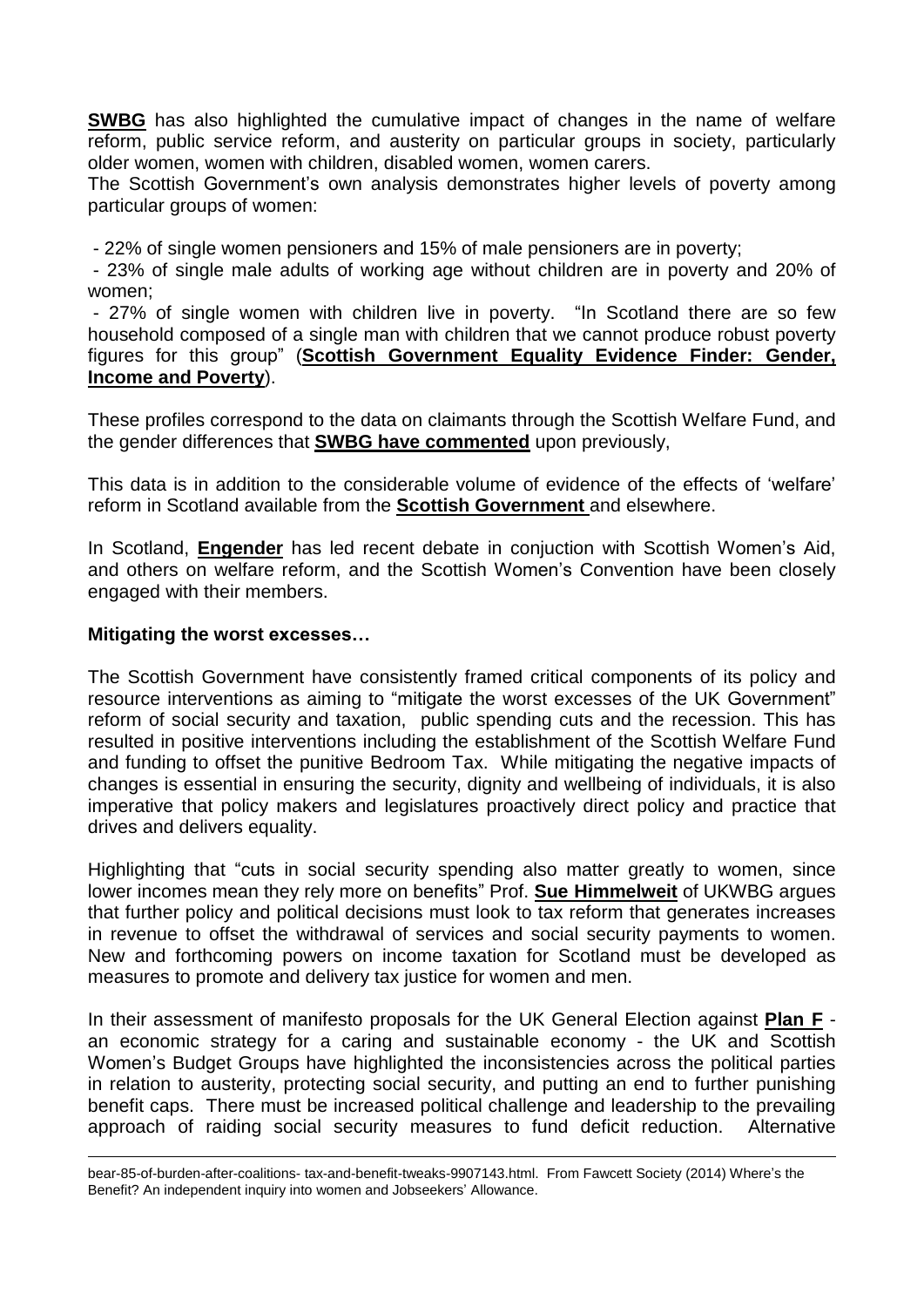approaches to economic policy that invests in social infrastructure and the workforce delivering care, investment is the dignity of a simple, fair and personal social security system that protects the dignity and wellbeing of individuals do exist and are possible. They require the political will to change track.

In developing a social security system for a future Scotland, and following the direction set by the **Expert Group on [Welfare](http://www.gov.scot/Resource/0045/00451915.pdf)** for a system that is "fair, personal, and simple", SWBG would urge the Welfare Reform Committee and cross committee support within the Scottish parliament to adopt a more proactive and transformative approach to challenging 'welfare' reform imposed by other levels of government and in implementing new powers to Scotland.

Current policy discourse on individual and community 'resilience' and support for an 'assets' based approach prevalent in social policy currently requires caution and vigilance to avoid reinforcing stigmatising and blaming behaviours towards individuals and their actions, rather than acknowledging and addressing structural constraints that result in disadvantage and unequal treatment.

## **Recommendations**

The principle approach advocated by SWBG is to ensure continued and accelerated progress towards effective scrutiny of the budget processes of the Scottish Government and public authorities to ensure integrated gender analysis. Budget scrutiny is as much a process of examining how decisions are made and arrived at and understanding the effects of those decisions as it is concerned with the value of resource allocation. This means:

- Effective scrutiny by parliamentary and governmental processes of public authorities

- Maximise the potential of the PSED in the deliberations of Scottish Parliament Committees to ensure robust equality impact assessment of policy, legislative and spending *proposals* as well as decisions

- Effective scrutiny of Scottish Government spending plans in relation to all policy areas affecting social security and wellbeing. This means health, education, violence prevention and protection, employability and skills programmes, housing, criminal and civil justice, *and* 'welfare'.

A series of recommendations for improving implementation of existing administrative practice has been made by the Expert Group on Welfare and the Scottish Government's **["Tracking](http://www.gov.scot/Publications/2014/05/7146) Study on Welfare Reform" (2014)**.

From the newly launched report by Engender and partners, "Women and Welfare Reform" SWBG wishes to highlight and expand on the following recommendations:

- strategically link the Equality Budget Statement and Draft Budget and build on recommendations consistently made by SWBG for the budget to reflect the political rhetoric on advancing equality and tackling inequality, and to create greater procedural, technical, and conceptual coherence between the Budget, Scotland's Economic Strategy, and the measurements prioritised in the National Performance Framework and the national outcomes;

- integrate effective equality analysis in the promotion, administration and analysis of the Scottish Welfare Fund;